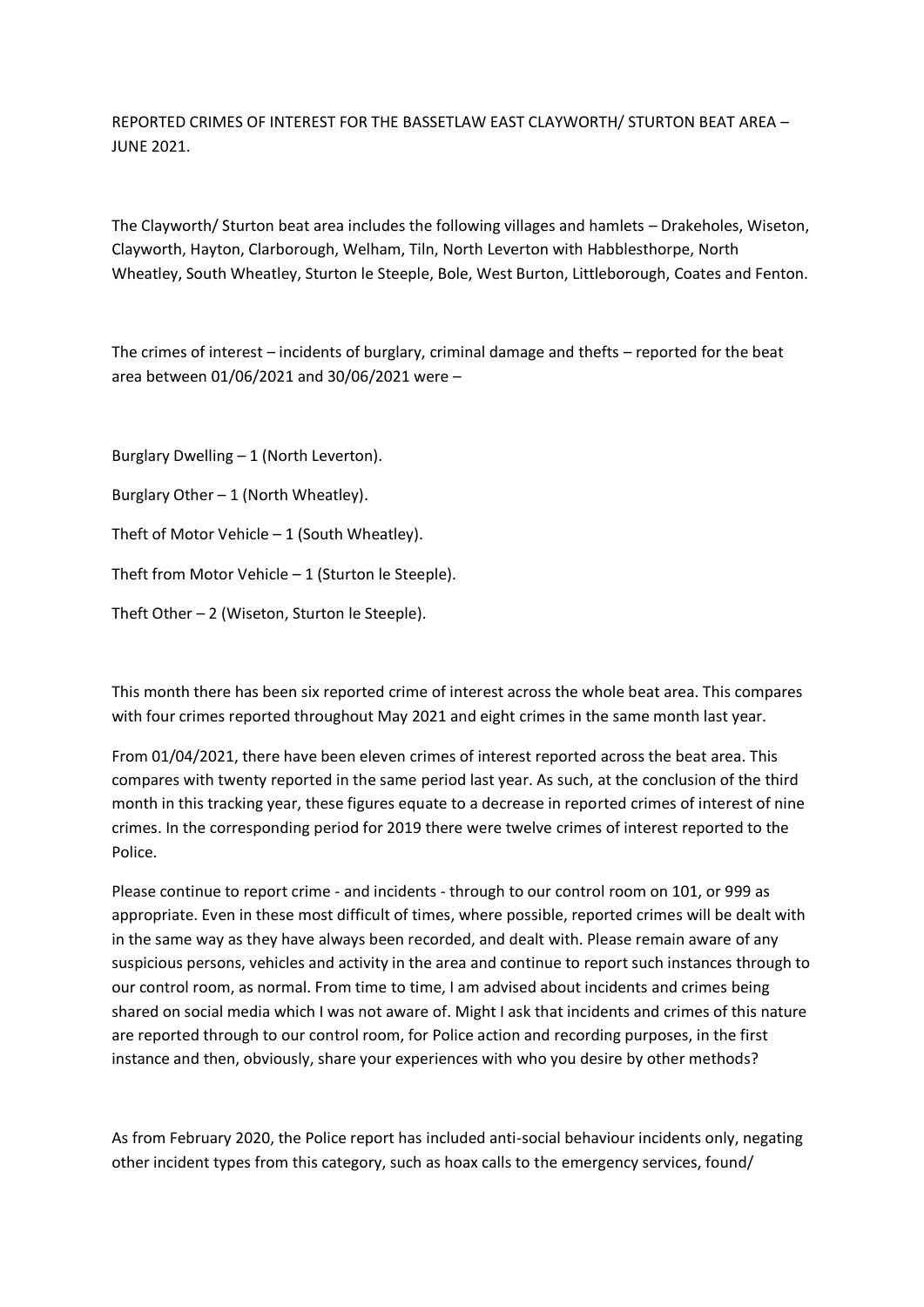abandoned vehicles and wildlife/ animal issues. This month there have been two reported incidents of anti-social behaviour across the whole beat area. This compares with two reported incidents for May 2021 and seven reported for the same month in 2020.

It has become noticeable to me, and I am sure to most of you too, that there would seem to be an increase in the number of vehicles driving around the area where the occupants are looking for scrap metal. I have been advised that the price of scrap metal is quite high, and this seems to have coincided in an increase in this type of activity. Many of these drivers do tend to have the appropriate documentation to carry out this activity – however, some don't. Please continue to report this type of activity to the control room and, a polite reminder, to ensure that any metal items of value are, where possible, not visible from the public highway or secured accordingly.

With significant improvements in the weather recently, particularly at the start of the month, there have also been an increase in local residents receiving cold callers to their properties, expressing an interest in completing work at the same, sometimes being classified by them as essential. The types of work being offered are usually outside, and range from roof work needing attention, roofs being cleaned, tree removal and other gardening work. If you receive these types of unwelcome visits, and are unhappy with the interaction with the person offering the work, please contact the control room on 101, or 999 dependent on the visitor's insistence. If you are needing work completed at your property, the advice from other agencies is to always get a number of quotes first for the work to be completed, prior to the same work being proceeded on.

The Police continue to receive calls from farmers, landowners and members of the public in relation to vehicles, and their occupants, being involved in wildlife crime. These calls are encouraged. A few years ago, now, Operation Bifocal was introduced by Nottinghamshire Police to target this type of activity and behaviour. As part of the operation, the local beat teams now have access to an unmarked vehicle, which is suitable for use off road, a quad bike and drone equipment. Some Nottinghamshire officers are now fully trained in the use of drones. Whilst committing these wildlife crimes, offenders have been causing damage, also, to farmers and landowners fields, crops and perimeter gates and hedging.

My contact number is 07525 226838 and my E mail address is [david.airey@nottinghamshire.pnn.police.uk](about:blank) PC 2895 James Pickersgill is the new beat manager for the area. He has a contact number of 07525 226479 and an E mail address of [james.pickersgill@nottinghamshire.pnn.police.uk](about:blank)

**Please do not use these telephone numbers to report incidents and/ or crimes. Works numbers should only be used for non-urgent matters – including seeking advice and/ or information.**